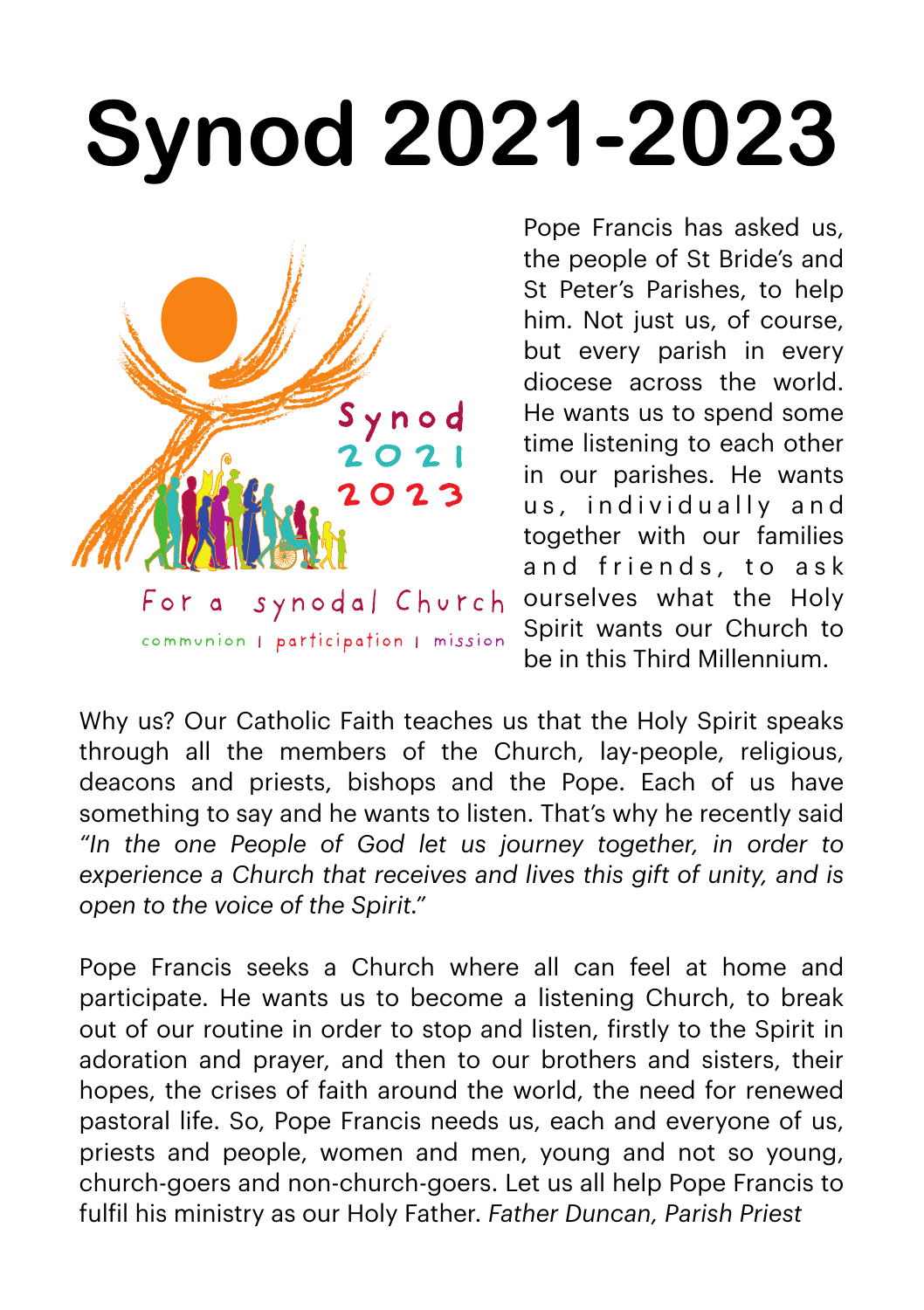'Synodality' is about 'walking together'. How is our 'walking together' in synodality realised today in the Church? What steps does the Holy Spirit invite us to take in order to grow in our 'walking together'? To help people explore this fundamental question more fully, the following themes highlight significant aspects of 'lived synodality':

**1. COMPANIONS ON THE JOURNEY:** The Acts of the Apostles tells us how the first disciples worked together under the guidance of the Holy Spirit to build the early Church. Pope Francis invites every baptised person to work—or 'walk'—together under the guidance of the Holy Spirit to build today's Church.

a. How are we already working/walking together?

- b. How can we do this better?
- c. Who is getting left behind and why?

**2. LISTENING:** The first step in walking together is to really listen to one another, without prejudice or personal agenda. When we can listen like this, we may hear God's voice speaking to us through other people.

a. How well do we listen, especially to people who have different views than our own?

b. How can we better listen to young people, women and minority groups?

**3. SPEAKING OUT:** We are invited to speak out boldly and responsibly.

a. What helps us to do this?

b. What prevents us from doing this?

c. How does the relationship with local media work (not only Catholic media)?

d. How well do we choose the people who speak on our behalf to the wider community?

**4. CELEBRATION:** The celebration of the Fucharist—i.e. Mass—is at the centre of our Catholic communities, and forms the basis for our 'walking together'.

a. How well do communal prayer and liturgical celebrations inspire and guide our sense of community?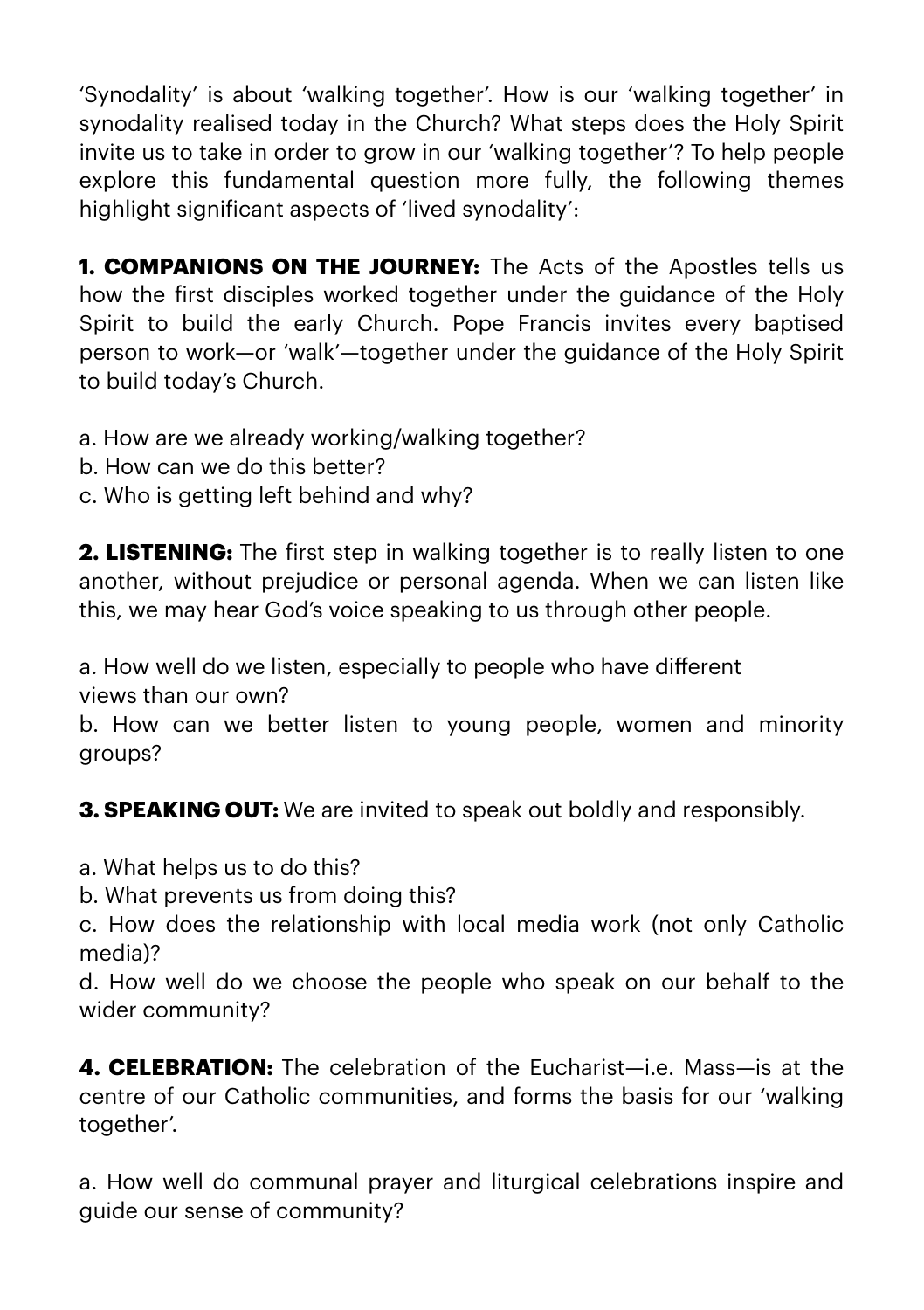b. How well do we allow and enable every member of the faithful to participate?

**5. SHARING RESPONSIBILITY FOR OUR COMMON MISSION: Every** baptised person is called to use their natural and supernatural gifts and talents to participate in the life and missionary service of the Church.

a. Do we understand what this means?

b. What stops us from giving our gifts and talents to the Church?

c. How does the Church community support its members who serve society in various ways (social and political involvement, scientific research, education, promoting social justice, protecting human rights, caring for the environment etc.)?

**6. DIALOGUE IN CHURCH AND SOCIETY:** Dialogue requires perseverance and patience, but it also enables mutual understanding.

a. To what extent do diverse peoples in our community come together for dialogue?

b. How can we improve dialogue between our own communities, i.e. between parishes/deaneries, and with lay ministries?

c. What particular issues (in the Church or in society) do we need to pay more attention to?

d. How well do we dialogue with and learn from other areas of society, such as politics, culture, diverse groups; how can we improve?

**7. ECUMENISM:** The dialogue between different Christian groups has a special place in the synodal journey.

a. What relationships do we have with members of other Christian traditions or denominations?

b. What are the benefits and difficulties?

c. How can we take the next step in walking forward with each other?

**8. AUTHORITY AND PARTICIPATION:** A synodal Church is a Church where everyone participates and everyone shares responsibility.

a. How well do we identify our goals and how to reach them?

b. What good examples do we have of governance, teamwork and shared responsibility?

c. How do we promote lay ministries and the responsibility of lay people?